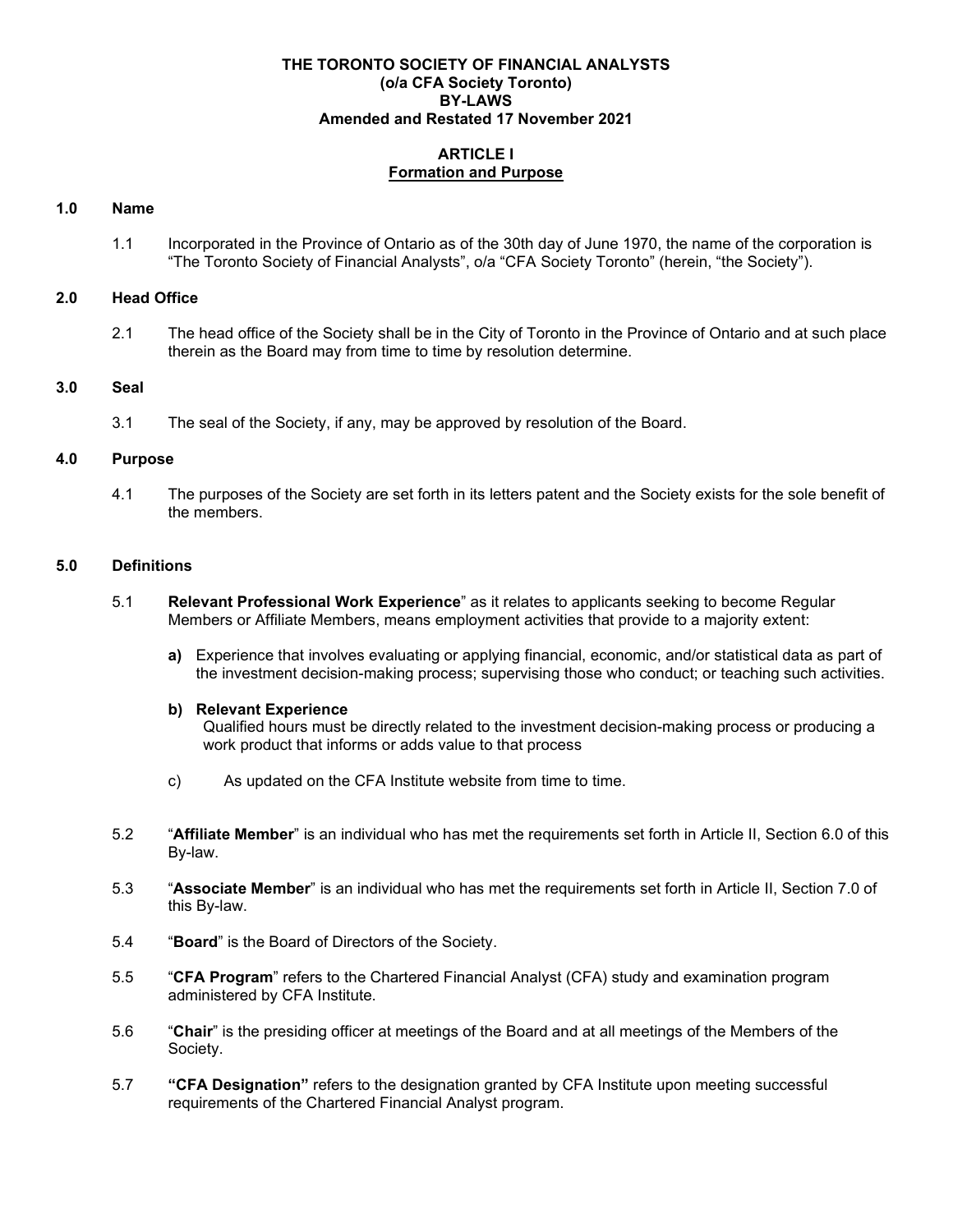- 5.8 "**Code and Standards**" is the CFA Institute Code of Ethics and Standards of Professional Conduct, as might be amended from time to time.
- 5.9 "**Director**" refers to a member of the Board of Directors of the Society.
- 5.10 "**In Good Standing**" refers to a Regular Member, Affiliate Member, or Associate Member who adheres to the requirements for maintaining membership status as provided under Article II, Section 8.0; and is not currently inactive or removed from membership.
- 5.11 "**Member**" (or collectively, "**Members**"), as used herein, includes Regular Members, Affiliate Members, and Associate Members, except where otherwise specifically excluded herein.
- 5.12 "**Member Agreement**" is the agreement executed by each applicant for membership in the Society pursuant to which the applicant confirms that he or she:
	- a) has carefully read the Code and Standards;
	- b) has fully disclosed all prior disciplinary matters, as well as pending regulatory or other proceedings relating to his or her conduct; and
	- c) if accepted for membership in the Society, will abide by the Code and Standards.
- 5.13 "**Member Society**" is a group of investment professionals which has been accepted as a Member Society of CFA Institute.
- 5.14 "**Professional Conduct Statement**" is the agreement prepared by CFA Institute inquiring into a Member's conduct that must be signed and submitted on an annual basis by each Regular Member and Affiliate Member, except those Members excused in accordance with the By-laws, on or before a date designated by CFA Institute.
- 5.15 "**Regular Member**" is an individual who has met the requirements set forth in Article II, Section 5.0 of this By-law.
- 5.16 "**Professional Leave Member**" is an individual who has met the requirements set forth in Article II, Section 9.1 of this By-law.
- 5.17 "**Special Meeting**" is a meeting as defined in Article III, Section 4.0 of this By-law.

### **6.0 Fiscal Year**

6.1 Unless otherwise decided by the Board, the fiscal year of the Society shall end on June 30.

#### **7.0 Relationship with CFA Institute and other Member Societies**

- 7.1 The Society is a Member Society of CFA Institute.
- 7.2 As a Member Society, the Society:
	- a) operates autonomously in accordance with this By-law and applicable legislation;
	- b) adheres to the CFA Institute articles and by-laws;
	- c) works to enhance and build upon the principles and standards established by CFA Institute;
	- d) participates in various functions with other Member Societies; and
	- e) comprises Regular Members, Affiliate Members, and Associate Members, as detailed herein, of whom the Regular and Affiliate Members shall also be members of CFA Institute.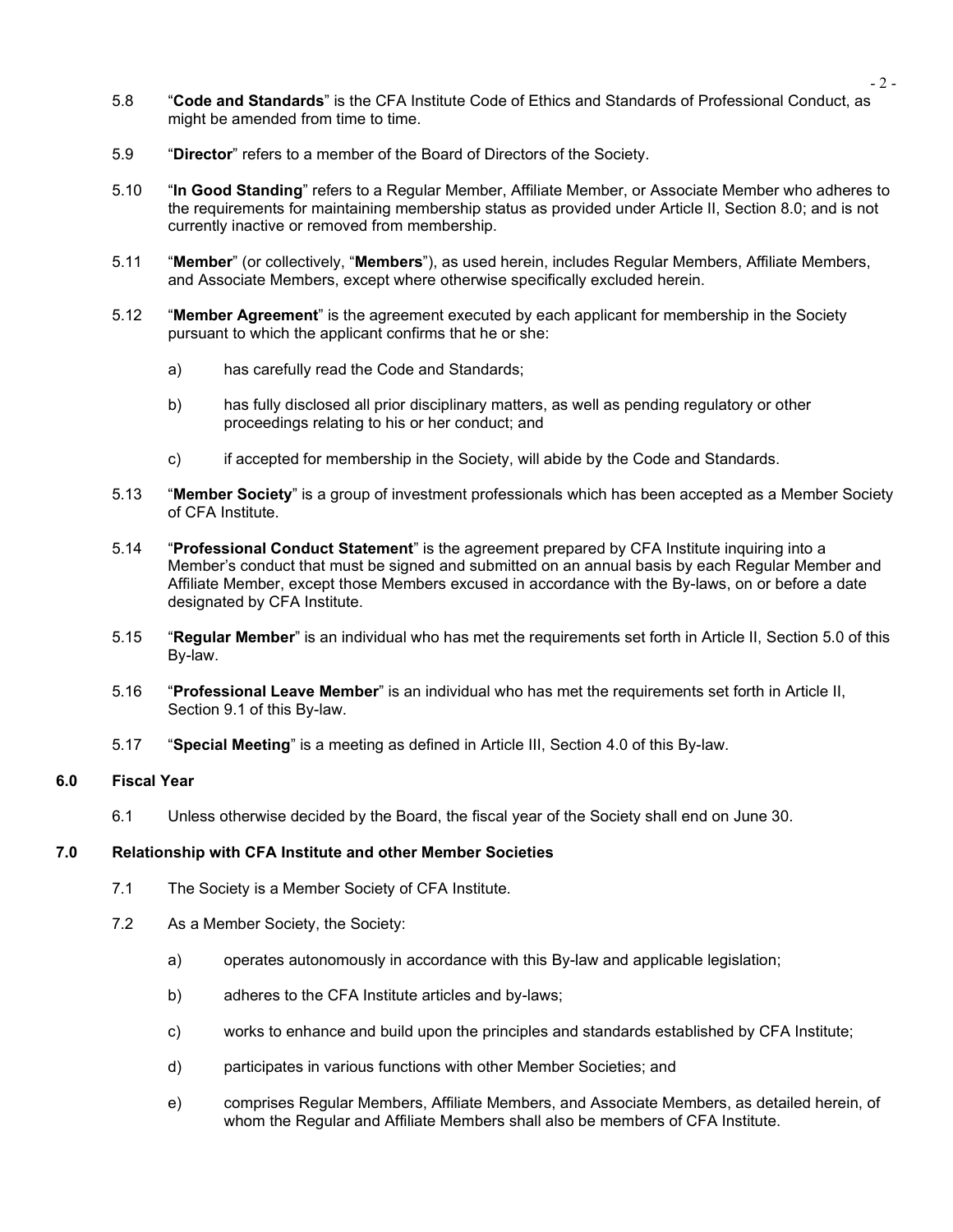### **ARTICLE II Membership**

### **1.0 Classes of Members**

- 1.1 The Society shall include three classes of members: a) Regular Members, b) Affiliate Members, and c) Associate Members.
- 1.2 "**Professional Leave Member**" is a sub-classification of the Regular and Affiliate Member classes. References herein to Regular and Affiliate Members also include Professional Leave Members, unless otherwise stated.

## **2.0 Voting Rights**

- 2.1 Each Regular Member In Good Standing has voting rights in the Society and shall be entitled to one vote per Member.
- 2.2 Affiliate Members and Associate Members do not have voting rights in the Society.

## **3.0 Membership in CFA Institute**

- 3.1 Each Regular Member of the Society must also be a regular member in good standing of CFA Institute.
- 3.2 Each Affiliate Member of the Society must also be an affiliate member in good standing of CFA Institute.
- 3.3 Each Associate Member is a Member of the Society only.

## **4.0 Requirements for Becoming a Member**

- 4.1 To become a Member of the Society, each applicant shall:
	- a) Provide required professional references: Three professional references are required unless you have a reference from a regular member of the society to which you are applying. In that case, two professional references are required. Supervisor references are preferred. When selecting your references, please note that they will be required to comment on your work experience and professional character. Select individuals who can attest to your responsibilities related to the investment decision-making process; and
	- b) submit the following completed documents to the Society (or, in the case of Regular Members and Affiliate Members, to CFA Institute) for review:
		- i) Membership Application (with Member Agreement); and
		- ii) in the case of Regular Members and Affiliate Members, a Professional Conduct Statement;
	- c) in the case of Associate Members, submit payment for annual dues for membership in the Society (which shall be returned if application for membership is denied) or, in the case of Regular Members and Affiliate Members, upon receipt of an invoice from CFA Institute, submit payment for annual dues for membership in the Society and CFA Institute;
	- d) in the case of Regular Members and Affiliate Members, receive approval from CFA Institute (regarding applicant's professional conduct and**,** in the case of Regular Members, Acceptable Professional Work Experience); and
	- e) meet the requirements for specific membership sought (i.e., Regular, Affiliate, or Associate) as set forth below.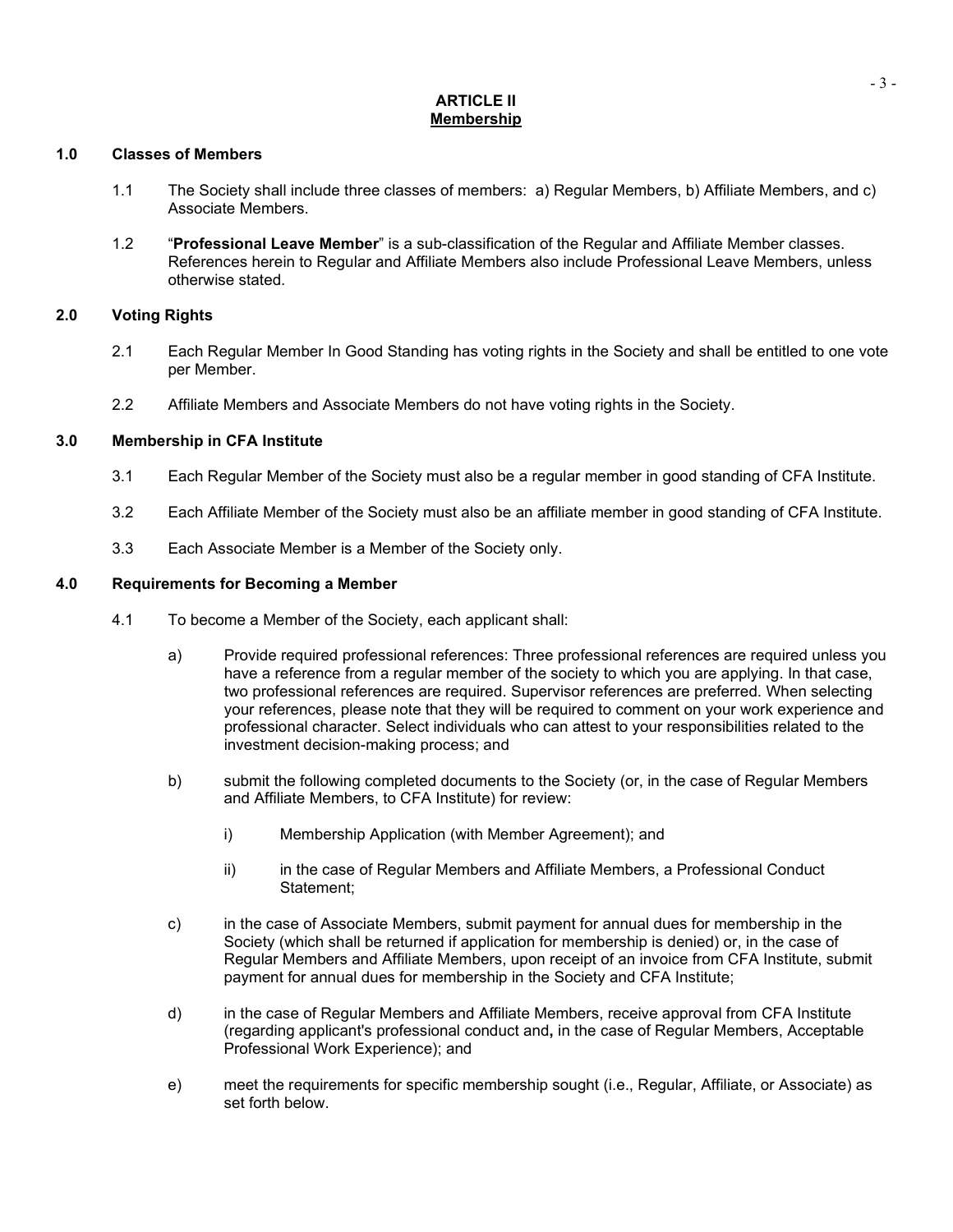## **5.0 Regular Members**

- 5.1 In addition to the requirements set forth under Section 4.0 of this Article, each applicant seeking to become a Regular Member of the Society shall:
	- a) hold a bachelor's degree from an accredited academic institution or equivalent education or work experience; and
	- b) have attained the following:
		- i) At least 4,000 hours of [relevant experience,](https://www.cfainstitute.org/en/membership/apply/resources) completed in a minimum of 36 months and passage of Level I of the CFA examination; or
		- ii) At least 4,000 hours of [relevant experience,](https://www.cfainstitute.org/en/membership/apply/resources) completed in a minimum of 36 months and Passage of the self-administered Standards or Practice Examination, or such other appropriate examination as may be approved by the CFA Institute Board of Governors; or
		- iii) be a current holder of the CFA Designation.
- 5.2 Any applicant seeking to be a Regular Member who meets the requirements provided in Sections 4.0 and 5.0 of this Article shall be admitted as a Regular Member by CFA Institute and the Society. The following right of review applies:

The Board shall admit Regular Members to the Society by the affirmative vote of the majority of those Directors who are present at a meeting at which a quorum is present and acting throughout or by majority vote of Directors voting through electronic methods. If a majority vote of the Directors is not obtained, the Society shall promptly make a representation to the CFA Institute's board of governors for confirmation of the Board's determination. The CFA Institute's board of governors, or its appointed committee, shall have final review and approval of admission of Regular Members to CFA Institute and Member Societies.

### **6.0 Affiliate Members**

- 6.1 In addition to the requirements set forth in section 4.0 above, each applicant seeking to become an Affiliate Member of the Society shall:
	- a) at the time of application, have at least one year of Relevant Professional Work Experience;
	- b) Passage of Level I of the CFA examination or passage of the self-administered Standards of Practice Examination or such other appropriate examination as may be approved by the CFA Institute Board of Governors; and
	- c) receive the affirmative vote of the majority of those Directors who are present at a meeting at which a quorum is present and acting throughout or by majority vote of Directors voting through electronic methods.
- 6.2 The Board shall possess the sole power to determine the requirements necessary to become an Affiliate Member of the Society.
- 6.3 Affiliate Members shall have all the privileges of Regular Members except the privilege to:
	- a) vote at any Annual Meeting or Special Meeting; or
	- b) be a Regular Member of CFA Institute.

### **7.0 Associate Members**

7.1 In addition to the requirements set forth in section 4.0 above, each applicant seeking to become an Associate Member of the Society shall: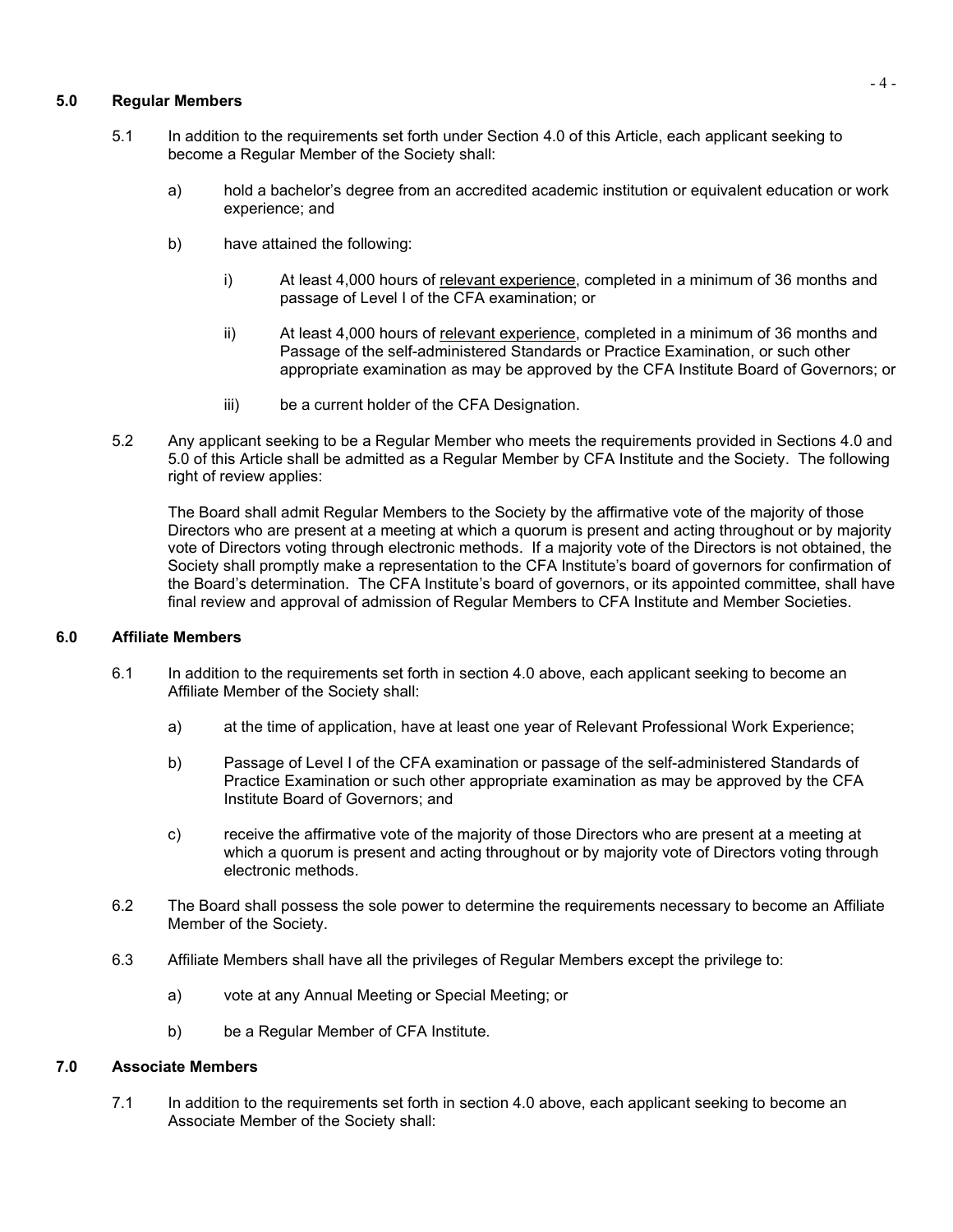- a) not meet the requirements for Regular or Affiliate Membership in the Society and CFA Institute;
- b) meet such other requirements as the Board shall, from time to time, establish; and
- c) receive the affirmative vote of the majority of those Directors who are present at a meeting at which a quorum is present and acting throughout or by majority vote of Directors voting through electronic methods.
- 7.2 The Board shall possess the sole power to determine the requirements necessary to become an Associate Member of the Society.
- 7.3 Associate Members shall have all the privileges of Regular Members and Affiliate Members except the privilege to:
	- a) vote at any Annual Meeting or Special Meeting; or
	- b) be a Regular or Affiliate Member of CFA Institute.

#### **8.0 Maintaining Membership Status**

- 8.1 To continue being a Member In Good Standing, each Regular Member and Affiliate Member shall:
	- a) annually file a Professional Conduct Statement (exception for Professional Leave Members provided herein below);
	- b) adhere to the rules and regulations, including:
		- i) the Society By-laws;
		- ii) the CFA Institute articles and by-laws;
		- iii) the Code and Standards; and
		- iv) other rules relating to professional conduct, as applicable;
	- c) be subject to the disciplinary jurisdiction of, and sanctions by, CFA Institute;
	- d) submit information requested by CFA Institute relating to professional conduct and activities;
	- e) produce documents, testify, and otherwise cooperate in disciplinary proceedings of CFA Institute;
	- f) pay membership dues; and
	- g) maintain such other requirements as set forth by CFA Institute and the Society.
- 8.2 To continue being a Member In Good Standing, each Associate Member shall:
	- a) adhere to the rules and regulations, including:
		- i) the Society By-laws; and
		- ii) other rules relating to professional conduct, as applicable;
	- b) pay membership dues; and
	- c) maintain such other requirements as set forth by the Society.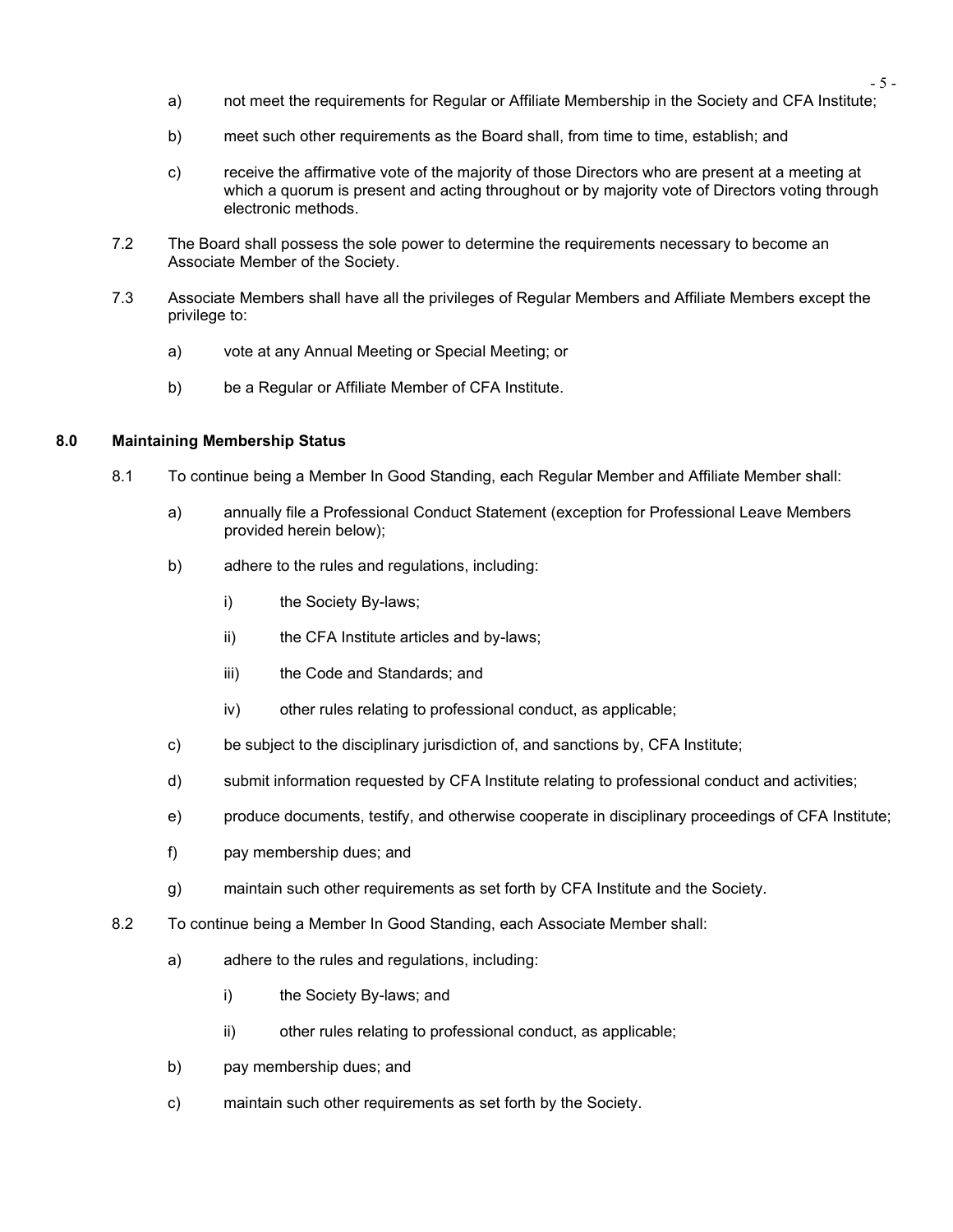### **9.0 Professional Leave Members**

- 9.1 To qualify to become a "Professional Leave Member" of the Society, an applicant must be, at the time of application:
	- a) a Regular Member of the Society and CFA Institute;
	- b) over 65 years of age and not actively working in the profession; or
	- c) complete a "Professional Leave" application form supplied by CFA Institute, stating that the Member is currently unemployed (this form to be completed and signed annually until the applicant regains employment).
- 9.2 Professional Leave Members are:
	- a) entitled to all of the privileges of Regular Members;
	- b) must file the annual Professional Conduct Statement; and
	- c) required to advise the Society immediately of any change in their employment status.

## **10.0 Membership List and Member Records**

- 10.1 The Secretary/Treasurer shall cause a list of the names and addresses of all Members of the Society and such other records and information relating thereto as the Board shall determine to be maintained at the head office of the Society.
- 10.2 The Board shall preserve its record and the records of its committees, with respect to each applicant and Member, for such period as the Board may determine.

### **11.0 Transferring Membership**

- 11.1 If the letters patent or supplementary letters patent of the Society provide for the transfer of a Member's interests in the Society, Regular Members of CFA Institute Member Societies may transfer membership from one Member Society to another. Subject to the right of review set forth in Section 5.0 of this Article, the receiving Society shall accept the transfer of membership if the applicant:
	- a) is a Member In Good Standing of CFA Institute;
	- b) has fulfilled the requirements set forth in parts b) and d) of Section 4.1 of this Article; and
	- c) confirms having met the criteria of Section 5.0 of this Article.

### **12.0 Resignation**

- 12.1 Any Member of the Society may at any time cease to be a Member by submitting a resignation in writing to CFA Society Toronto. Such resignation shall be effective upon receipt, or the date specified, and acceptance thereof shall not be necessary to make it effective unless it so states.
- 12.2 The Society shall promptly notify CFA Institute of the resignation of any Regular Member or Affiliate Member.
- 12.3 A Member shall remain liable for payment of any annual dues, fees or assessments which became payable by him or her to the Society prior to resignation.

## **13.0 Termination of Membership**

13.1 Any Member may be suspended or expelled at any time, pursuant to, or for violation of, Section 8.1 or, in the case of Associate Members, Section 8.2 of this Article.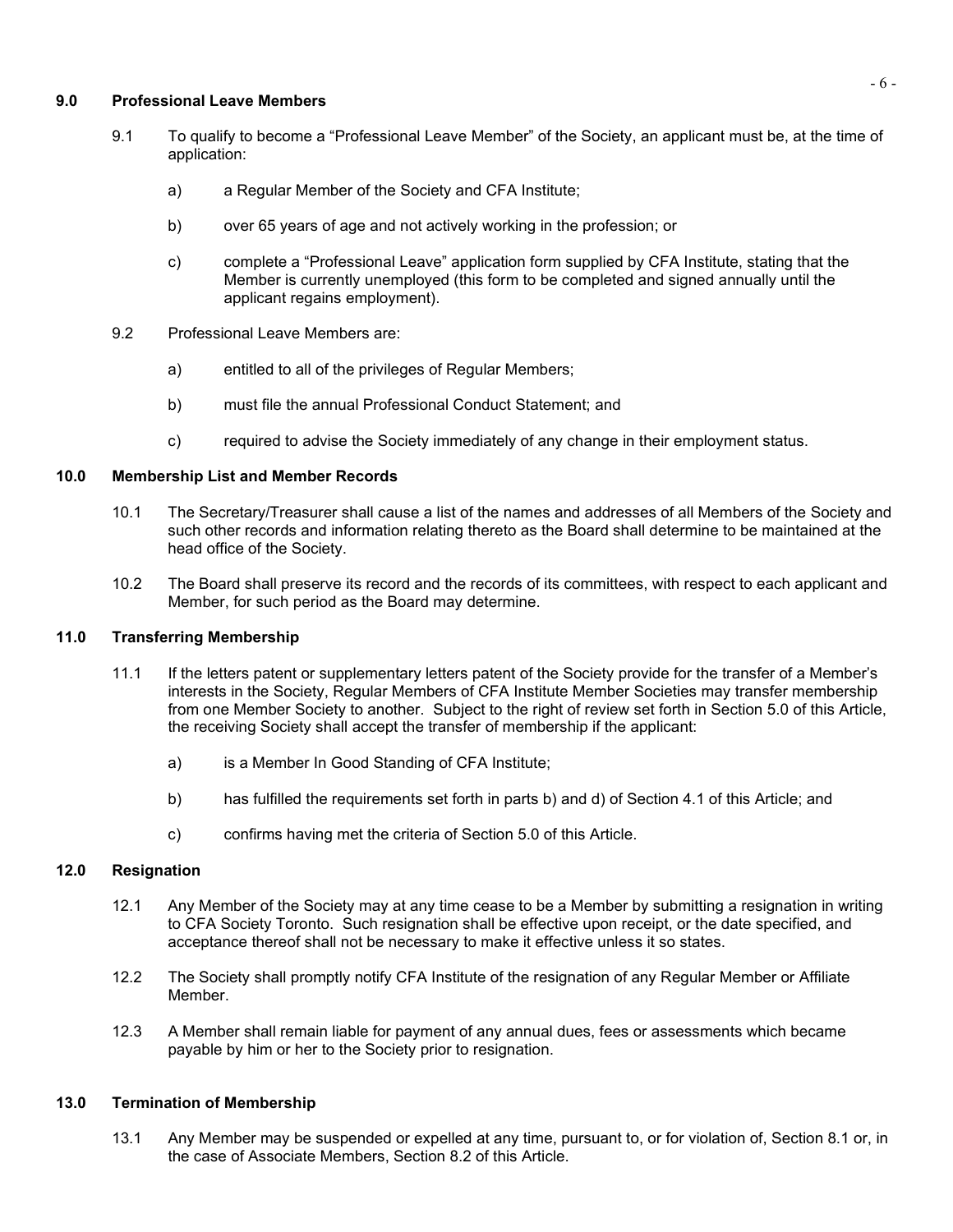- 13.2 Termination of Membership. The interest of a Member in the Society lapses and ceases to exist:
	- a) upon death of the Member;
	- b) when the Member ceases to be a Member by reason of resignation, suspension, or expulsion in accordance with this By-law; or
	- c) if at a Special Meeting of Members, a resolution is passed to remove the Member by at least twothirds (2/3) of the votes cast at the Special Meeting, provided that the Member shall be granted the opportunity to submit a written statement to be distributed to the Members at such meeting.

#### **14.0** *Dues*

- 14.1 The membership dues for the Society, payable annually by July 1, shall be determined by the Board.
- 14.2 Each Member owes annual dues based on classification of membership. In addition to the dues set by the Society, CFA Institute shall have the right to set and collect dues for the Members' membership in CFA Institute (except in the case of Associate Members) and, if applicable, as holders of the CFA designation.
- 14.3 Pursuant to an agreement between the Society and CFA Institute, CFA Institute shall bill and collect membership dues for the Society (except in the case of Associate Members).
- 14.4 Any Member who has failed to pay the annual dues shall be automatically suspended from membership, without the necessity of any action by the Society or CFA Institute, until payment is made, at which time such Member shall thereupon be reinstated, subject to Section 4.1 d) of this Article.

### ARTICLE III **Meetings of Members**

### **1.0 Meetings**

- 1.1 Unless otherwise determined by the Board, a meeting of Members shall include Regular Members only and there shall be no requirement to provide notice of any meeting to Affiliate Members or Associate Members.
- 1.2 The Society shall in each year hold one meeting of Regular Members (i.e., an "Annual Meeting"). In addition, "Special Meetings" may be held pursuant to this Article.

# **2.0 Annual Meeting**

- 2.1 The Annual Meeting shall be held within Ontario on such date within six months of the end of the fiscal year of the Society and at such place and time as the Board shall determine.
- 2.2 At the Annual Meeting, there shall be presented to the Regular Members the audited financial statements of the previous fiscal year, together with the external auditor's report therein, both in the form and containing such information required by the *Corporations Act* (Ontario), as amended from time to time, and such other information or reports relating to the Society's affairs as the Board may determine.
- 2.3 At the Annual Meeting:
	- a) The Secretary/Treasurer shall read:
		- i) the Governance and Nominations Committee's report; and
		- ii) a list of nominations from the Regular Membership, provided that such nominations have been signed by at least one percent (1%) of the Regular Members In Good Standing and forwarded in writing to the Secretary/Treasurer not less than ten (10) days before the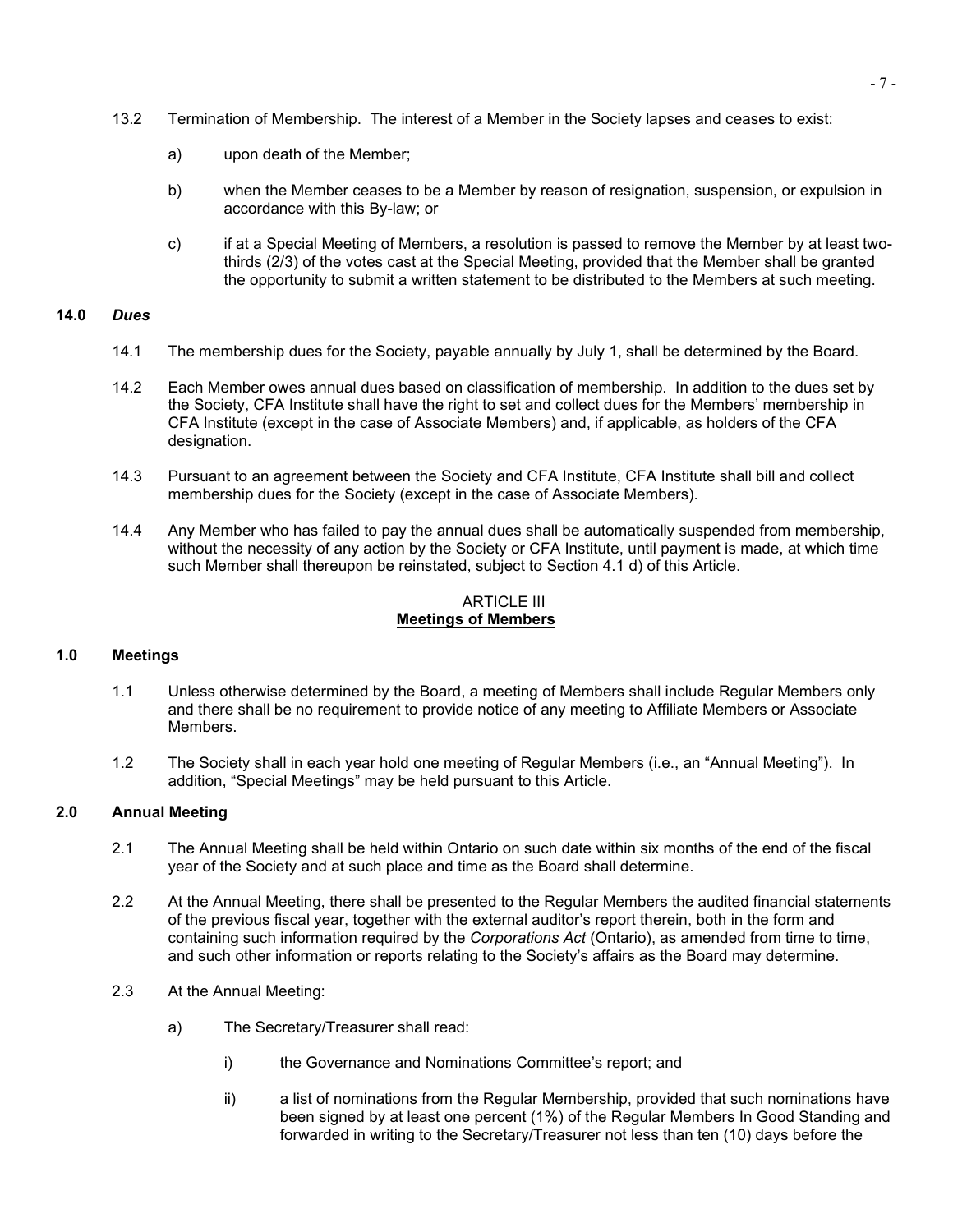#### Annual Meeting;

- b) the Directors shall be elected by the Regular Members, and thereafter the officers shall be elected by the Regular Members, and
- c) such other business may be transacted as the Board may determine.

## **3.0 Special Meetings of Regular Members**

3.1 Special Meetings of Regular Members may be convened by order of the Chair or, upon written application by a majority of the Directors, by the Secretary/Treasurer, at any time and at any place within Ontario or, in the absence of such determination, at the place where the head office of the Society is located. The Board shall call a general meeting of Regular Members on written requisition of not less than ten percent (10%) of the Regular Members of the Society, such meeting to be held within 30 days of receipt by the Secretary/Treasurer of such requisition for the purposes therein stated.

### **4.0 Quorum**

4.1 At any meeting of the Members, five percent (5%) of the Regular Members, present in person or represented by proxy, shall constitute a quorum.

### **5.0 Notice of Meeting**

- 5.1 Notice stating the day, hour and place of meeting and the nature of the business to be transacted shall be given to each Regular Member and to the auditor of the Society either personally, *or electronically*. The Notice shall be given at least twenty-one (21) days (excluding the date on which notice is given) before the date of every meeting and directed to such *email address* of each such Regular Member and of the Auditor as appears on the books of the Society or if no *email address* is given therein, then the Notice shall be sent to the last *email address* of each such Regular Member or auditor known to the Secretary/Treasurer.
- 5.2 A Meeting of Regular Members may be held for any purpose at any date and time and at any place within Ontario without notice if all the Regular Members are present in person at the meeting or if all the absent Regular Members have signified their assent in writing to such meeting being held.
- 5.3 Notice of any meeting or any irregularity in any meeting or in the notice thereof may be waived by any Regular Member or by the auditor of the Society.

# **6.0 Omission of Notice**

6.1 The accidental omission to give notice, or the failure by any person entitled thereto to receive notice thereof, shall not invalidate the proceedings at any meeting.

### **7.0 Presiding and Recording Officers**

7.1 The Chair or, in the Chair's absence, the Vice Chair, shall preside as Chair at meetings of Regular Members. The Secretary/Treasurer shall act as secretary of the meetings, and in the Secretary/Treasurer's absence, a temporary secretary shall be chosen at the meeting.

### **8.0 Voting and Proxies**

8.1 Regular Members may be represented by proxy presented in the following form:

"As a Regular Member In Good Standing of The Toronto Society of Financial Analysts (the "Society"), I hereby appoint  $\qquad \qquad ,$  a Regular Member In Good Standing of the Society, to attend, act and vote for and on my behalf at the meeting for Members of the Society to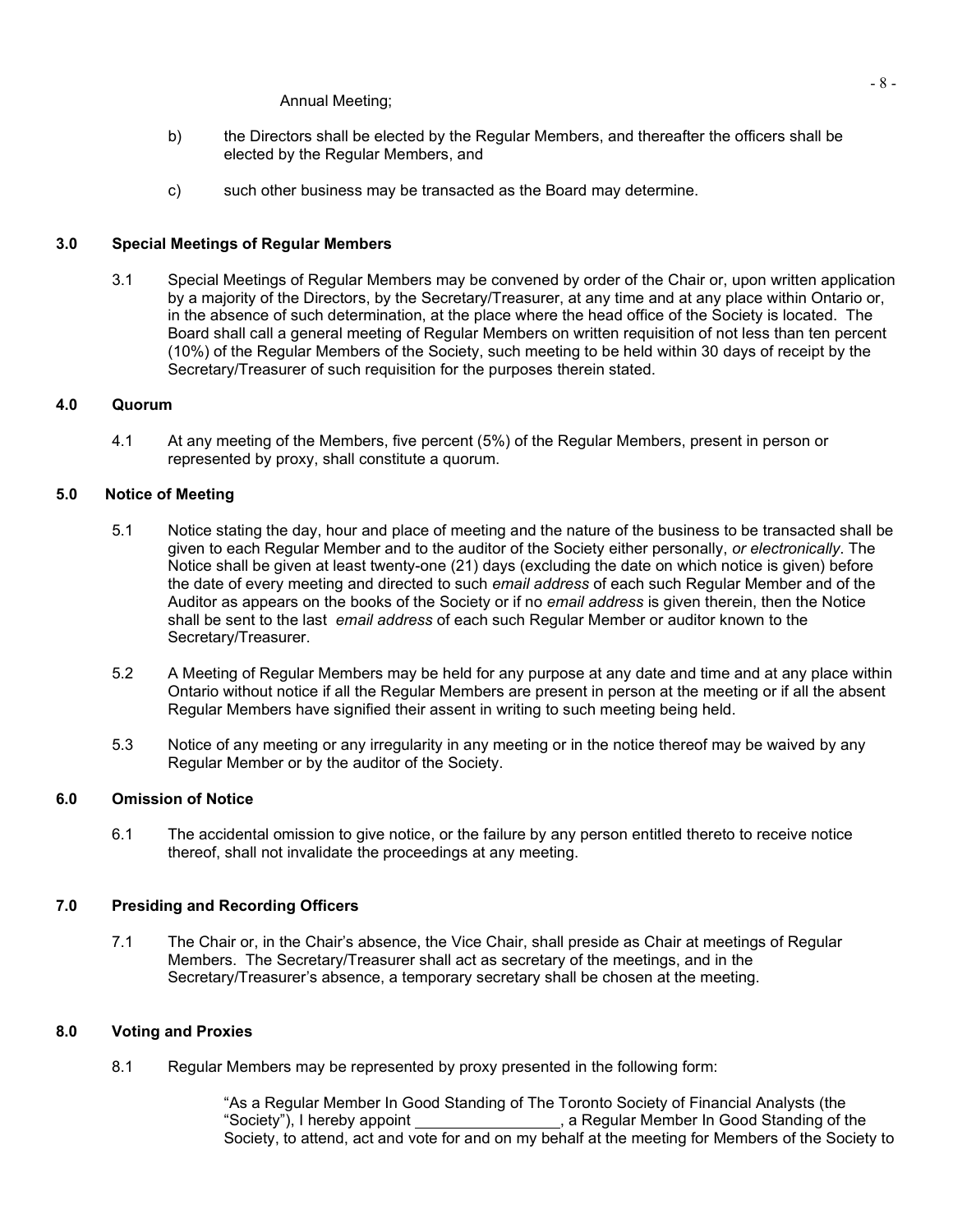|                                      |              | - 4     |
|--------------------------------------|--------------|---------|
| be held on the day of                | at           | and any |
| adjournment or adjournments thereof. |              |         |
|                                      | (signature)" |         |

- 8.2 At any meeting of Regular Members:
	- a) except as stipulated in Article IV, Section 10.1, every question submitted to the Regular Members shall be decided by a majority of votes given on a show of hands of the Regular Members in person or in proxy;
	- b) unless a poll is demanded by one or more Regular Members, a declaration by the Chair as to the outcome of the vote shall be conclusive evidence of the fact without proof of the number or proportion of votes recorded in favour of or against the motion; and
	- c) if a poll is demanded by one or more Regular Members, it shall be taken in such manner as the Chair directs, and the result shall be deemed to be the resolution of the meeting at which the poll was demanded.

#### **9.0 Adjournment**

9.1 Any meeting of Members may be adjourned at any time and from time to time and such business may be transacted at such adjourned meeting as might have been transacted at the original meeting from which such adjournment took place. No notice shall be required of any such adjournment.

## **ARTICLE IV Directors**

#### **1.0 Composition**

- 1.1 The Board shall consist of thirteen (13) Directors, including the Immediate Past Chair who shall serve as an ex officio Director.
- 1.2 The board may include up to three (3) Directors, with voting rights, that may not be CFA charterholders. A minimum of ten (10) Directors, with voting rights, must be CFA charterholders and Regular Members In Good Standing of the Society.
- 1.3 A Member that is on the CFA Institute Board of Governors may be invited by the Board to serve as a nonvoting ex officio Director.
- 1.4 The Chief Executive Officer of the Society shall serve as a Director with voting rights.

### **2. 0 Director Term**

2.1 Except for the Immediate Past Chair serving as a voting ex officio Director, the Directors shall be elected by the Regular Members of the Society at the Annual Meeting for a one-year term or until a qualified successor is elected or appointed, whichever shall first occur, commencing on the first day following the Annual Meeting.

## **3.0 Election and Term**

- 3.1 Except for the Immediate Past Chair serving as an ex officio Director, the Directors shall be elected by the Regular Members of the Society at the Annual Meeting for a one-year term or until a qualified successor is elected or appointed, whichever shall first occur, commencing on the first day following the Annual Meeting.
- 3.2 Subject to Sections 3.3 and 3.4 below, a Director may be elected for a maximum of three (3) consecutive one-year terms, following which, at least one year must elapse before his or her re-election to the Board.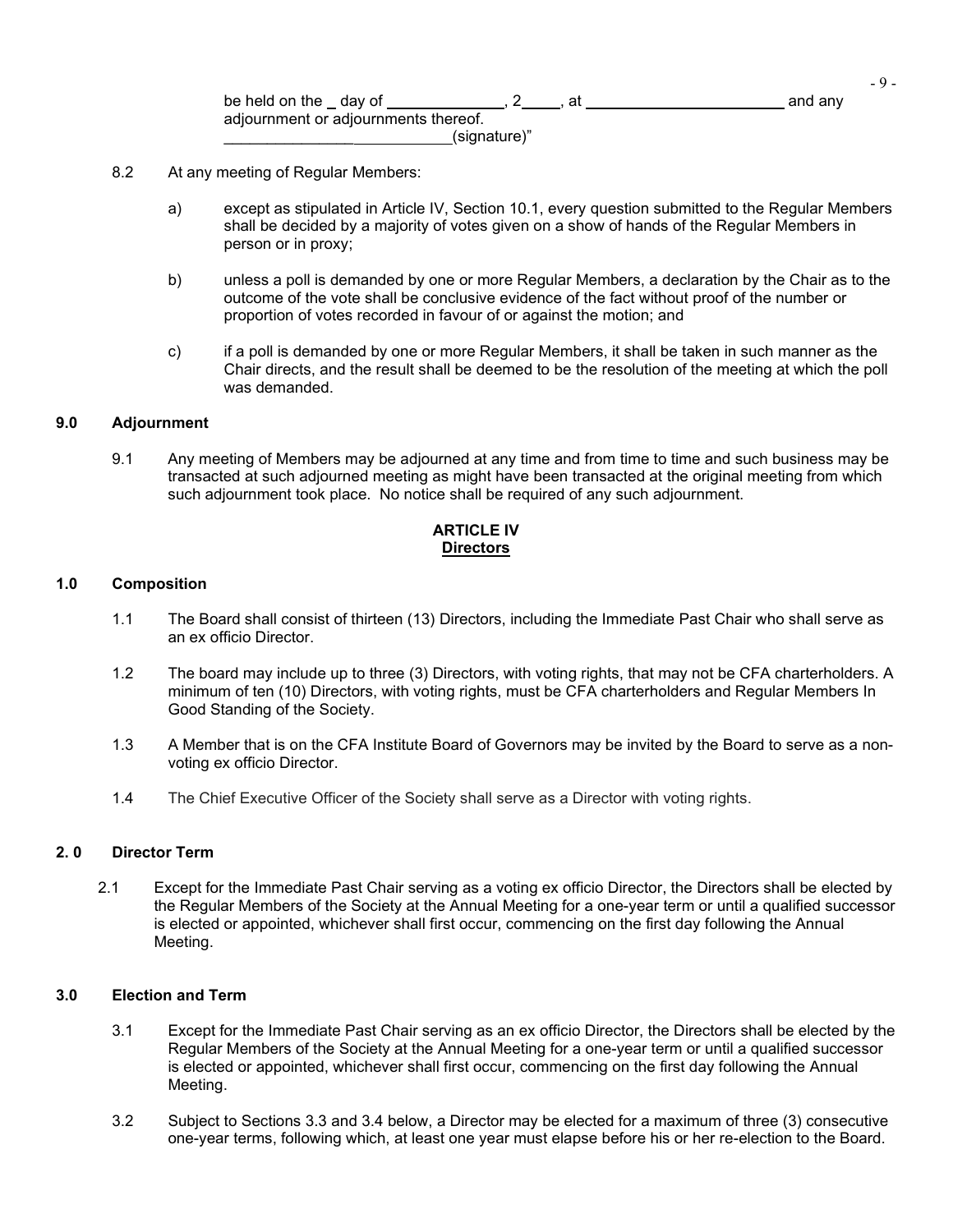- 3.3 Directors serving as the Chair, the Immediate Past Chair and the Vice Chair of the Society may be elected for such consecutive one-year terms that would allow such Directors to fulfill their terms as Chair, Immediate Past Chair and Vice Chair, respectively
- 3.4 Notwithstanding the provisions of Article IV section 3.2hereof, during the period of time where an individual holds the office of the Secretary-Treasurer of the Society, such individual may be re-elected in the capacity as a Director for up to a maximum of five (5) consecutive one (1) year terms of office during such period as such individual holds the office of Secretary-Treasurer. After an individual, who has held the office of Secretary-Treasurer, has been re-elected in the capacity of a Director for five (5) consecutive one (1) year terms, a period of a one (1) year term must elapse during which period of time such individual does not hold the office of Director, before such individual may be re-elected to the Board;

### **4.0 Powers**

4.1 The affairs of the Society shall be managed by the Board which shall have and may exercise all the powers of the Society to effectuate the purposes of the Society except those reserved to the Members by law, the letters patent, or the By-laws.

## **5.0 Meetings of the Board**

5.1 Meetings of the Board may be held within or outside the Province of Ontario.

# **6.0 Regular Meetings of the Board**

6.1 Regular meetings of the Board may be held without notice at a time and place determined by the Board, provided that any of the Directors who are absent when such determination is made shall be given written notice by the Secretary/Treasurer of the time and place at least forty-eight hours in advance of such meeting.

## **7.0 Special Meetings of the Board**

- 7.1 Special meetings of the Board may be called by the Chair or by two or more of the Directors then in office.
- 7.2 Written notice of any special meeting shall be given by the Secretary/Treasurer to each Director:
	- a) in person, by telegram, or by any reliable electronic means (e.g., facsimile, e-mail) sent to the business or home address at least twenty-four hours before such meeting; or
	- b) mailed to the business or home address or last known address at least forty-eight hours before such meeting.
- 7.3 Notice of a meeting need not be given to a Director if said Director:
	- a) executes a written waiver of notice before or after the meeting; or
	- b) attends the meeting without protesting the lack of notice, either at or before the meeting's commencement.
- 7.4 A notice or waiver of notice of any meeting of the Board need not specify the purpose of the meeting.

### **8.0 Quorum and Voting**

8.1 Each Director shall have one vote which may be exercised in person**,** or if all the Directors of the Society consent, a meeting of Directors may be held by means of such telephone, electronic or other communication facilities as permit all persons participating in the meeting to hear each other simultaneously and instantaneously, and a Director participating in such meeting by such means is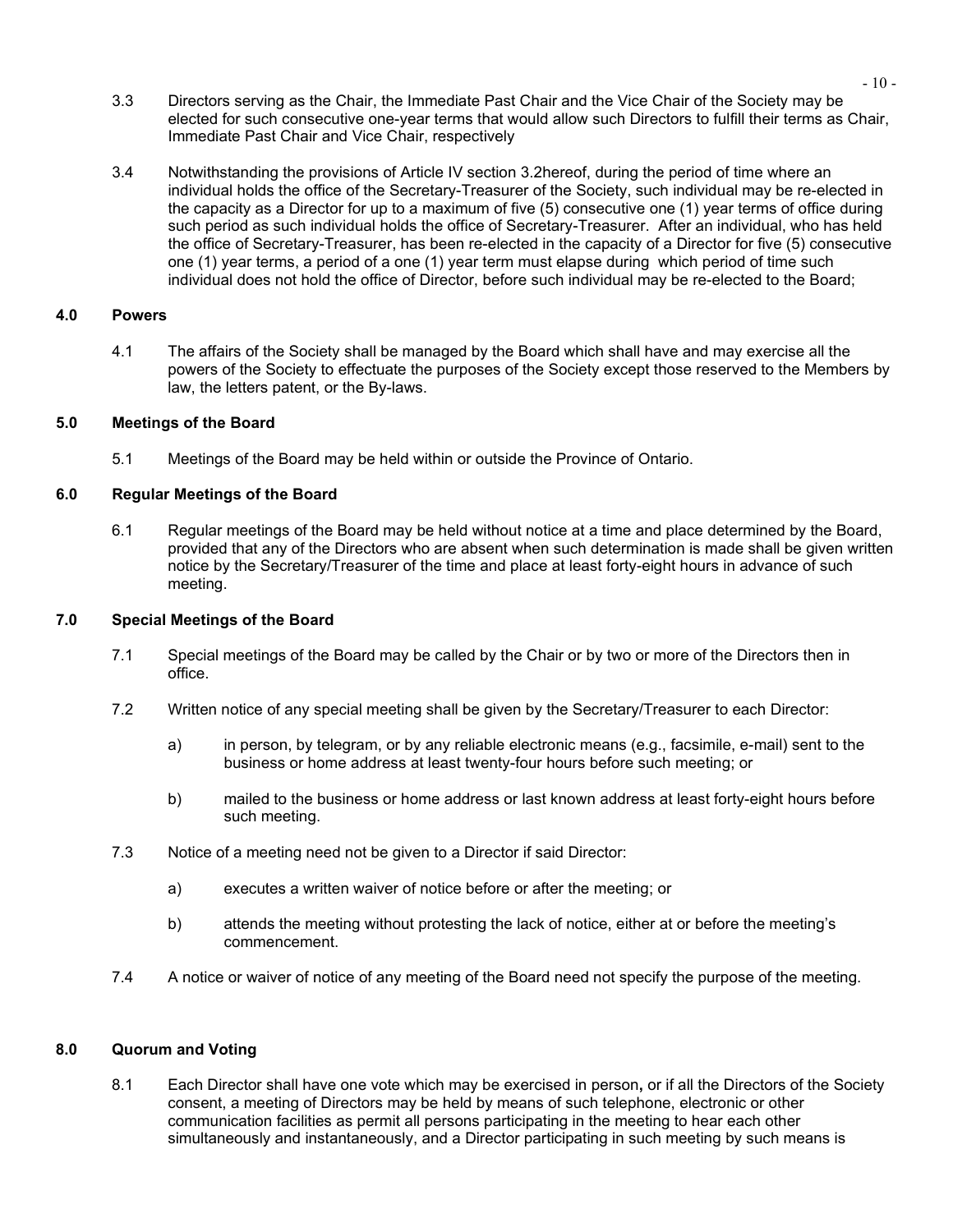deemed to be present at that meeting.

- 8.2 The number of Directors required to constitute a quorum at any meeting of the Board shall be greater than 50% of the Board, of whom two (2) must be officers of the Society.
- 8.3 At any adjourned meeting at which a quorum is present, any business may be transacted which could have been transacted at the original meeting must be ratified at the next Board meeting.
- 8.4 If a quorum is present at a meeting, a majority of the Directors present may decide any questions unless otherwise provided by law, the letters patent, or the By-law.

# **9.0 Vacancies**

9.1 A vacancy on the Board, including a vacancy caused by the death, inability, or unwillingness of any Director on the board to serve, may, at the Board's discretion, be filled by the remaining Directors then in office by the appointment of a successor to hold office until his or her successor is elected or appointed.

### **10.0 Resignation**

10.1 Any Director may at any time resign by delivering his or her resignation in writing to the Society at its principal office or to the Chair or Secretary/Treasurer. Such resignation shall be effective upon receipt, and acceptance thereof shall not be necessary to make it effective unless it so states.

## **11.0 Removal**

11.1 The Regular Members may, by a resolution passed by at least two-thirds (2/3) of the votes cast at a general meeting of which notice specifying the intention to pass such resolution has been given, remove any Director before the expiration of his or her term of office, and may, by a majority of the votes cast at that meeting, elect any Regular Member in his or her stead for the remainder of the term.

## **ARTICLE V Officers**

### **1.0 Designation**

- 1.1 The officers of the Society shall consist of a Chair, Vice Chair, Secretary/Treasurer, and the Immediate Past Chair.
- 1.2 Each officer shall be a Regular Member In Good Standing and a CFA charterholder.

# **2.0 Election**

- 2.1 The Chair and Vice Chair shall:
	- a) be elected by the Regular Members at the Annual Meeting from among the Directors serving on the Board at the time of the Annual Meeting; and
	- b) hold office for one year or until their respective successors are elected or appointed, whichever shall first occur, commencing on the first day following the Annual Meeting.
- 2.2 The Secretary/Treasurer shall:
	- a) be elected by the Regular Members at the Annual Meeting; and
	- b) hold office for one year or until his or her successor is elected or appointed, whichever shall first occur, commencing on the first day following the Annual Meeting.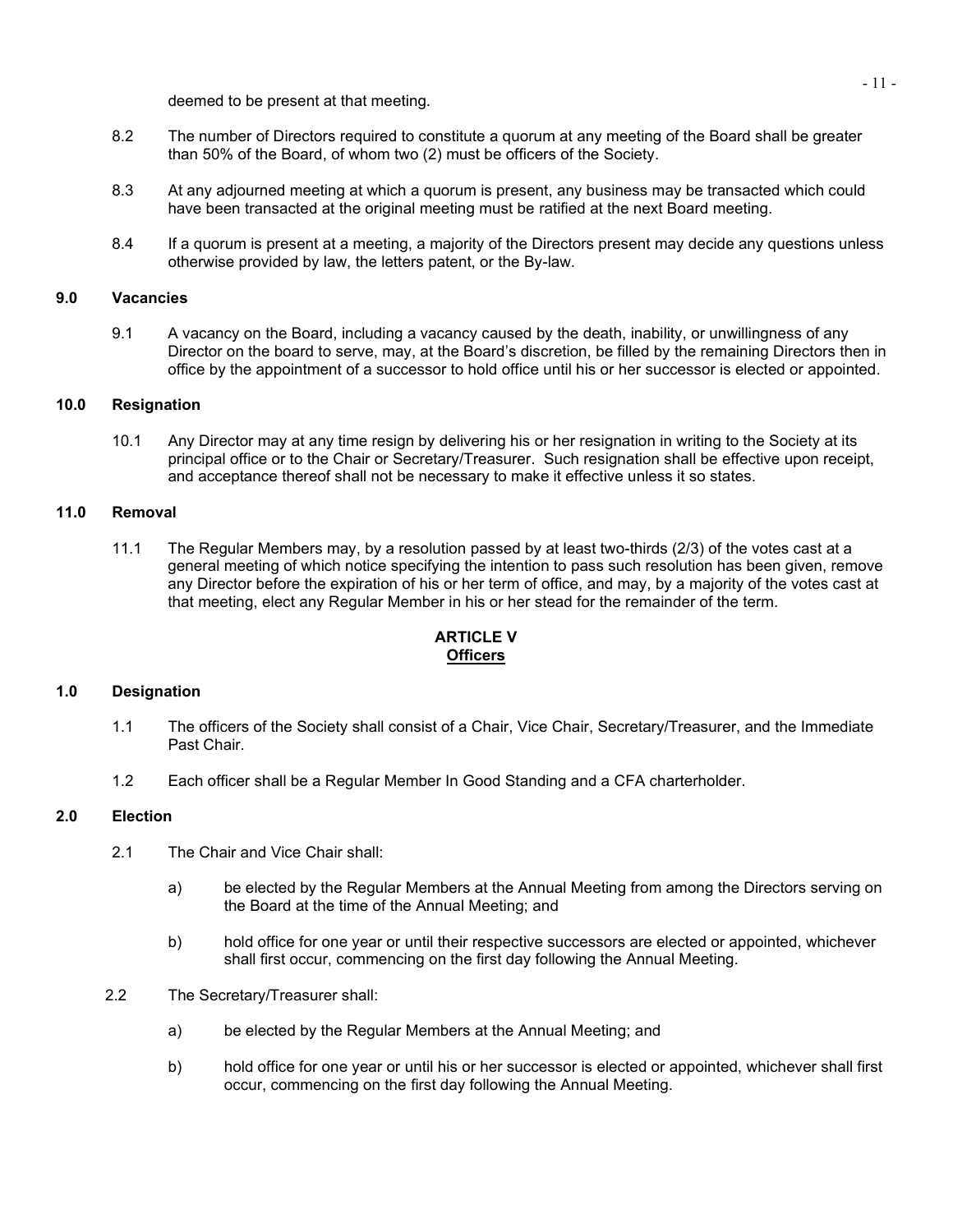### **3.0 Chair and Vice Chair**

- 3.1 The Chair of the Society shall, subject to the direction of the Board:
	- a) exercise general supervision and control of the day-to-day affairs of the Society;
	- b) have such further powers and duties as the Board shall determine; and
	- c) preside as Chair at all meetings of the Members and the Board.
- 3.2 The Vice Chair shall:
	- a) have such powers and perform such duties as may be determined by the Board;
	- b) exercise all powers and duties of the Chair during the Chair's absence or in the event of the Chair's inability to act; and
	- c) become Chair of the Society in the event of the Chair's death or resignation, and shall serve for the remainder of the Chair's term, or until a successor is elected or appointed pursuant to the Bylaw.

## **4.0 Secretary/Treasurer**

- 4.1 The Secretary/Treasurer shall:
	- a) as treasurer:
		- i) maintain general charge of the financial affairs of the Society, subject to the direction of the Board;
		- ii) keep full and accurate records thereof, which shall always be open to the inspection of the Chair or any Director;
		- iii) cause to be prepared and submit an annual financial statement and such other statements as the Board may require; and
		- iv) render to the Board, at regular meetings thereof, or whenever they may require it, a statement of (i) the accounts of transactions as treasurer, and (ii) the financial condition of the Society; and
	- b) as secretary:
		- i) record and maintain records of the proceedings of all meetings of the Members and of the Board in books kept for that purpose; and
		- ii) notify the Members and the Directors of all meetings in accordance with the By-law.
- 4.2 If the Secretary/Treasurer is absent from any meeting of the Members or of the Board, a temporary secretary shall be chosen to exercise the secretarial duties of the Secretary/Treasurer at such meetings.

## **5.0 Immediate Past Chair**

- 5.1 The Immediate Past Chair shall:
	- a) automatically be appointed to serve as the Immediate Past Chair following his or her term as the Chair;
	- b) have voting rights on the Board; and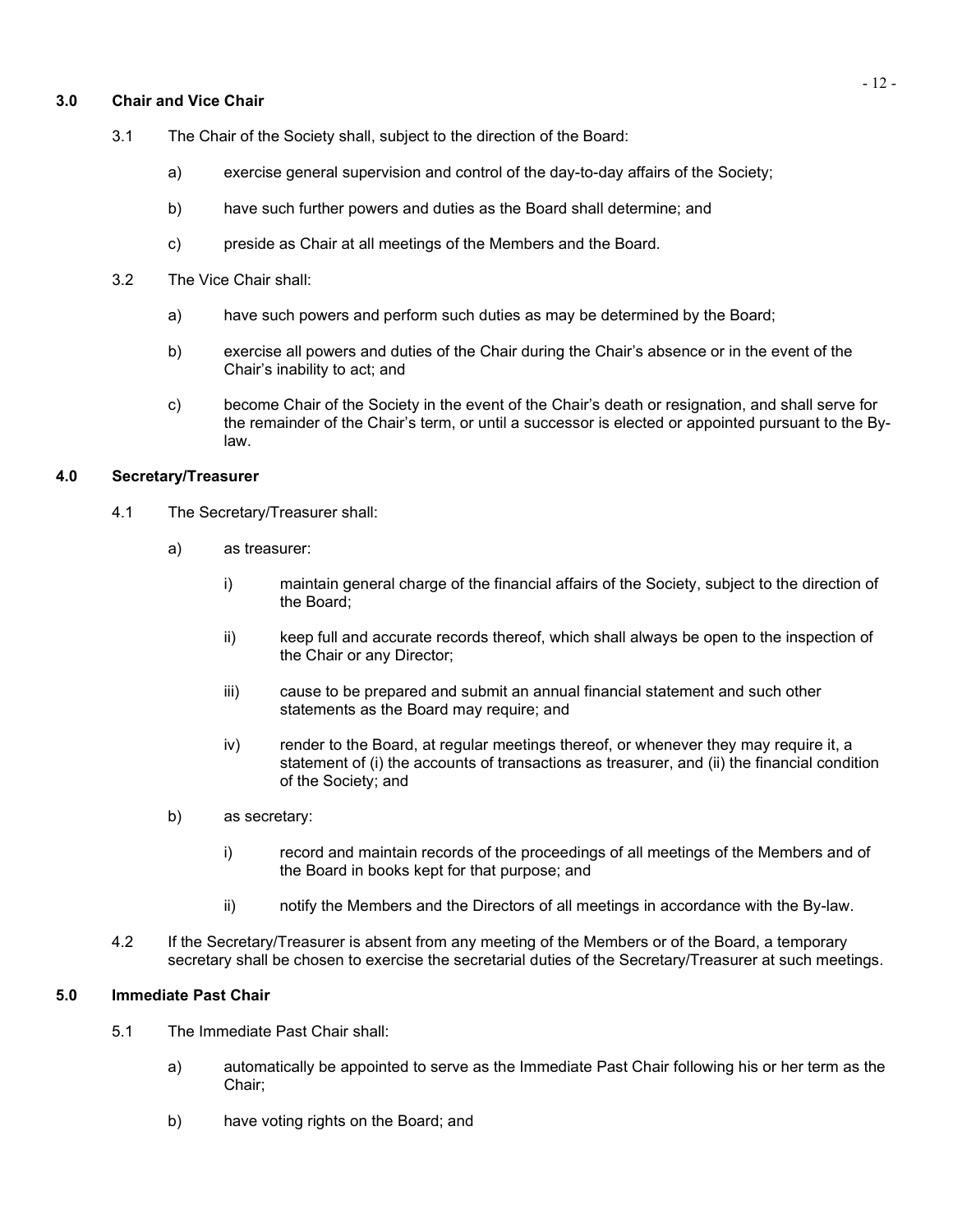c) have such powers and perform such duties as may be determined by the Board.

# **6.0 Delegation of Power**

6.1 In the case of the absence or inability to act of any officer of the Society, or for any other reason deemed sufficient by the Board, the Board may, by a majority of the Directors in office, delegate such officer's powers or duties to any other officer or Director or declare the office vacant.

### **7.0 Vacancies**

7.1 If the office or any officer of the Society shall be or become vacant, the Board, with majority vote of the board, may appoint a qualified person from the board to fill such vacancy for the unexpired term of the officer.

## **8.0 Resignation**

- 8.1 Any officer may at any time resign his or her office by delivering a resignation in writing to the Society at its head office, or to another officer.
- 8.2 A resignation shall be effective upon receipt, and acceptance thereof shall not be necessary to make it effective unless it so states.

## **9.0 Removal**

9.1 Officers appointed by the Board may be removed from their respective offices with or without cause by a vote of a majority of the Directors then in office.

# **ARTICLE VI Committees**

### **1.0 Committees**

- **1.1** In addition to the "Standing Committees" set forth herein, the Board may appoint from their own number or otherwise any committee with such powers as the Board may determine, except as otherwise provided by law, the letters patent or the By-laws.
- 1.2 The Chair shall be a non-voting ex officio member of all committees, including the Standing Committees, excluding Governance and Nominations Committee.
- 1.3 Any committee to which powers of the Board are delegated shall be comprised solely of Directors.
- 1.4 A majority of committee members must be present to constitute a quorum for all standing committees.

### **2.0 Executive Committee**

2.1 The Executive Committee is a Committee which shall:

- a) consist of the Chair, Vice Chair, Immediate Past Chair and Secretary Treasurer.
- b) the Executive Committee is charged with oversight of the Society's Chief Executive Officer.
- c) act in place of the Board when decisions are essential between board meetings.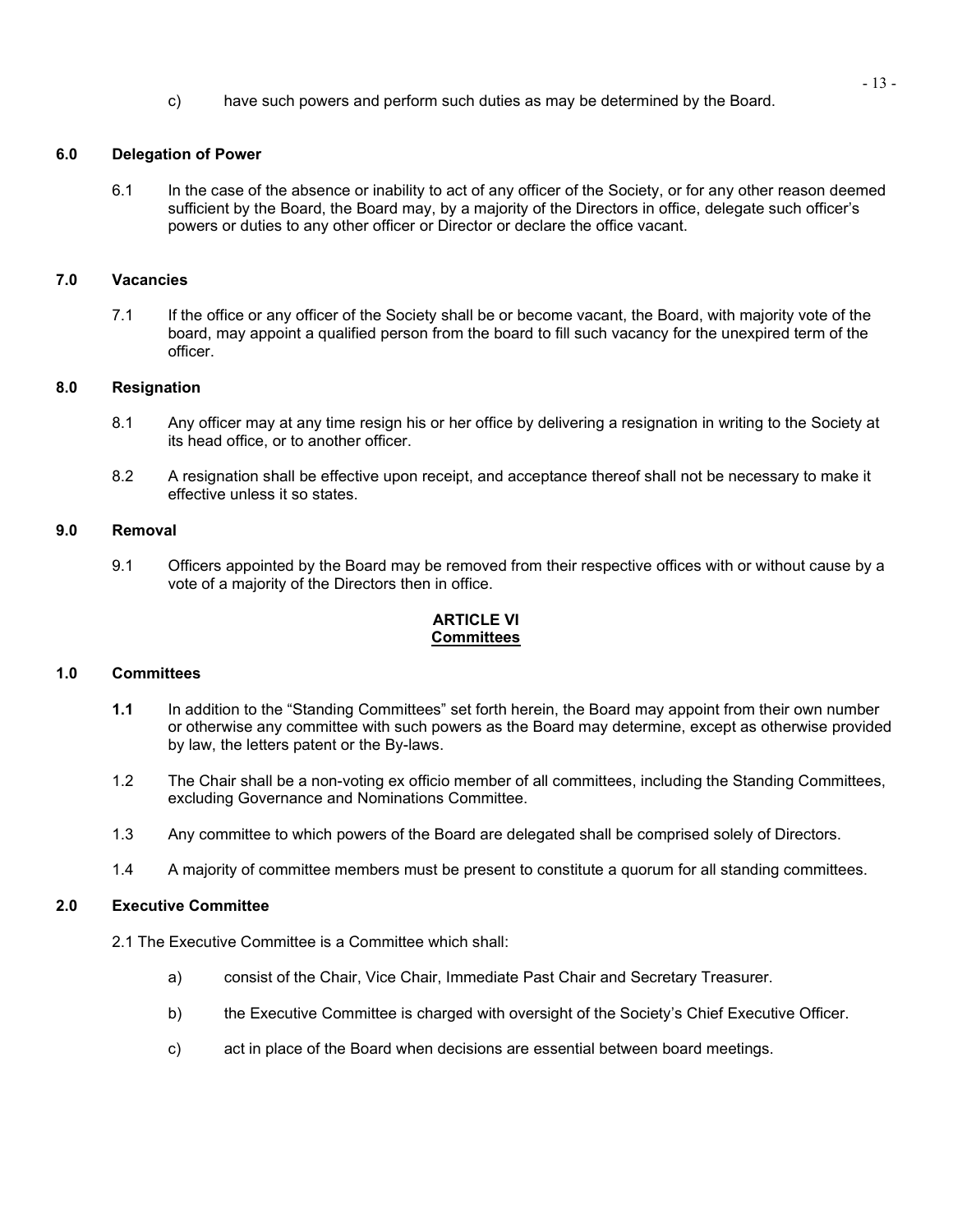## **3.0 Standing Committees**

3.1 At its first meeting after its election each year, the Board shall appoint the chair of each of the following Standing Committees: Governance and Nominations Committee, Membership Committee and Finance & Audit Committee.

## **4.0 Governance and Nominations Committee**

- 4.1 The Governance and Nominations Committee is a Standing Committee which shall:
	- a) consist of the Immediate Past Chair as the chair; the Vice Chair; one (1) Director, three (3) individuals outside of the Board who are Regular Members In Good Standing of the Society. The Board is responsible for selecting the Governance and Nominations Committee members on the recommendation of the Chair;
	- b) act as a resource to the Board in the form of developing and giving oversight to the Society's chosen governance principles and the model that will ensure these principles and processes achieve the Board's aims;
	- c) recommend individuals for consideration as Directors and Officers. The recommendation shall include the individual and their proposed portfolio if any; and
	- (d) submit nominations to the Board for approval then reports its nominations in writing to the Secretary/Treasurer not less than twenty-one days prior to the Annual Meeting; instruct the Secretary/Treasurer to send to each Regular Member a copy of the report of the Governance Committee, or summary thereof, at least ten (10) days before the Annual Meeting.
	- e) the Vice Chair will be a non-voting member of the Governance and Nominations Committee. The Vice Chair will recommend individuals for consideration as Directors and Officers.

# **5.0 Membership Committee**

- 5.1 The Membership Committee is a Standing Committee which shall:
	- a) consist of a Director and at least two or more other Regular Members who are CFA charterholders;
	- b) review all applications for membership in the Society; and
	- c) submit recommendations of acceptance or rejection of membership applications to the Board.
- 5.2 In special cases where the Membership Committee is unable to render a decision on an application, the case will be brought forward to a Tribunal, consisting of the officers of the Society. The decision of the Tribunal will be final and its recommendation of acceptance or rejection will be submitted to the Board.

# **Finance & Audit Committee**

- 6.1 The Finance & Audit Committee is a Standing Committee which shall:
	- a) Be Chaired by Treasurer who must hold an accounting designation and is a member of the Executive Committee
	- b) The committee will consist of a minimum of two (2) directors who are not members of the Executive Committee
	- c) Will have a minimum of nine (9) and maximum of twelve (12) committee members, including the **Chair**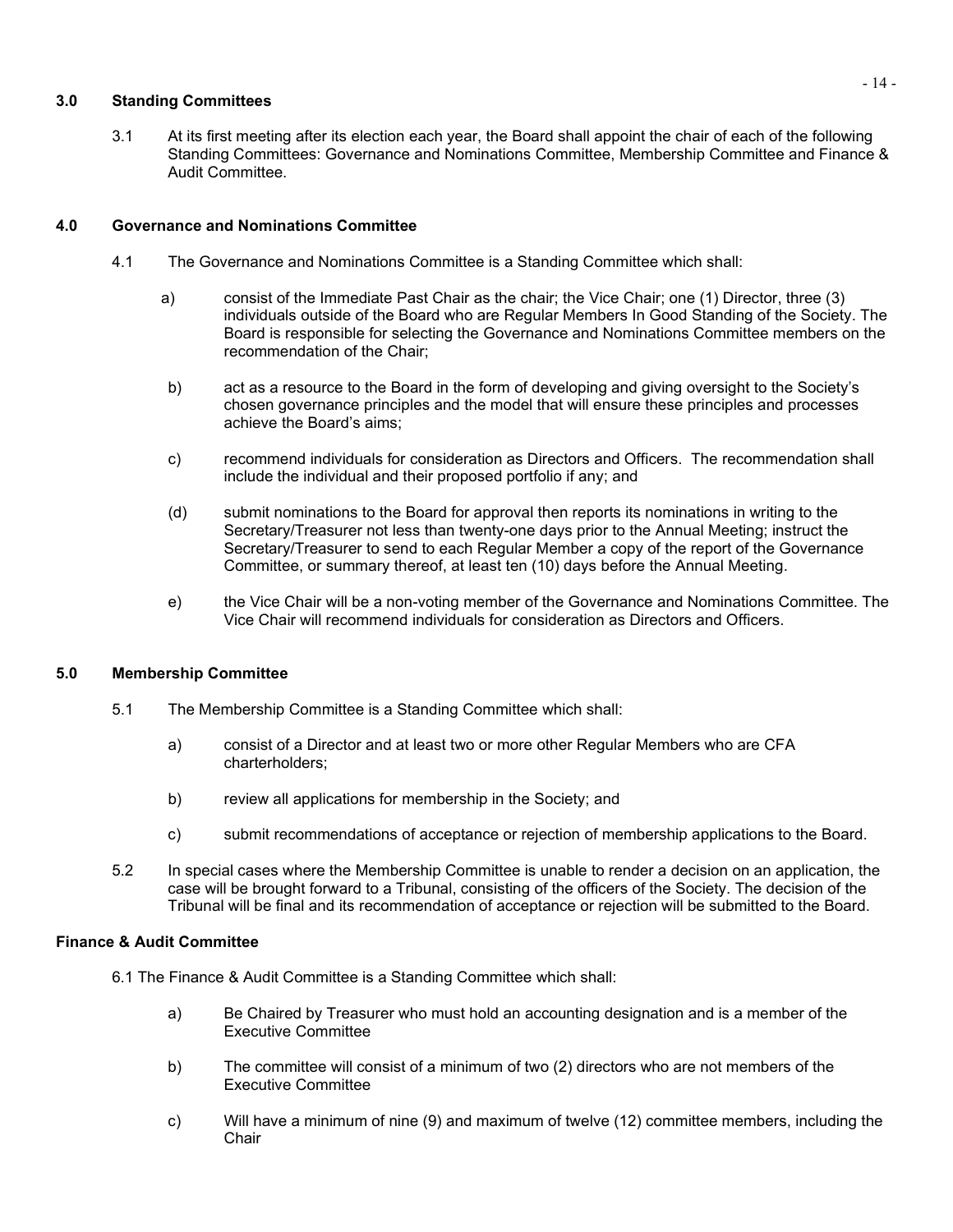- d) Provide financial oversight of the society and all assets, consistent with the best interests of our members
- e) be appointed within 30 days of each new Board term;
- f) consist of members that are financially literate as determined by the Board and at least one member shall have accounting or related field experience. Where there is no Director with the required accounting or related field experience, the Board shall select an additional committee member from outside the Board with the required experience. This person shall participate on the Finance & Audit Committee in ex-officio (without voting rights) capacity and;
- g) The Finance & Audit Committee shall adopt and follow a formal written charter that is approved by the Board and that sets out the scope of the Finance & Audit Committee's responsibilities and review this charter at least annually and revise if necessary.

## **ARTICLE VII Code and Standards**

# **1.0 Adoption**

1.1 As a Member Society of CFA Institute, the Society has adopted the Code and Standards and requires that its Members comply with the provisions thereof**.**

### **2.0 Enforcement**

- 2.1 The Society and its Board:
	- a) delegates to CFA Institute all authority and responsibility for enforcement of the Code and Standards with respect to all Regular Member and Affiliate Members of the Society; and
	- b) shall report to CFA Institute any violations of the Code and Standards which come to the Society's attention.
- 2.2 An individual whose membership in CFA Institute has been suspended or revoked shall:
	- a) as applicable, be automatically suspended or revoked from membership in the Society; and
	- b) if applicable, be deemed to have resigned from any position in the Society.

# **3.0 Compliance and Support**

- 3.1 By accepting membership in the Society, and as a condition for continued membership thereof, each Regular Member and Affiliate Member subscribes to, and shall comply with, the Code and Standards.
- 3.2 The Board may, in its discretion at the request of a Member, lend the support of the Society in such manner as it thinks best to any Member who by reason of compliance with the Code and Standards is alleged to be in breach of the instructions of his or her employer or the conditions of his or her employment.

### **4.0 Charges**

4.1 Any person may, in writing, address the Society, or an officer or Director thereof, concerning a charge or charges of breach of the Code and Standards by a Member. The Board shall promptly forward all such complaints to the CFA Institute Professional Conduct Program. The complainant may request that the complaint remain sealed until it is received by the CFA Institute Professional Conduct Program.

# **5.0 Notice of Disciplinary Action**